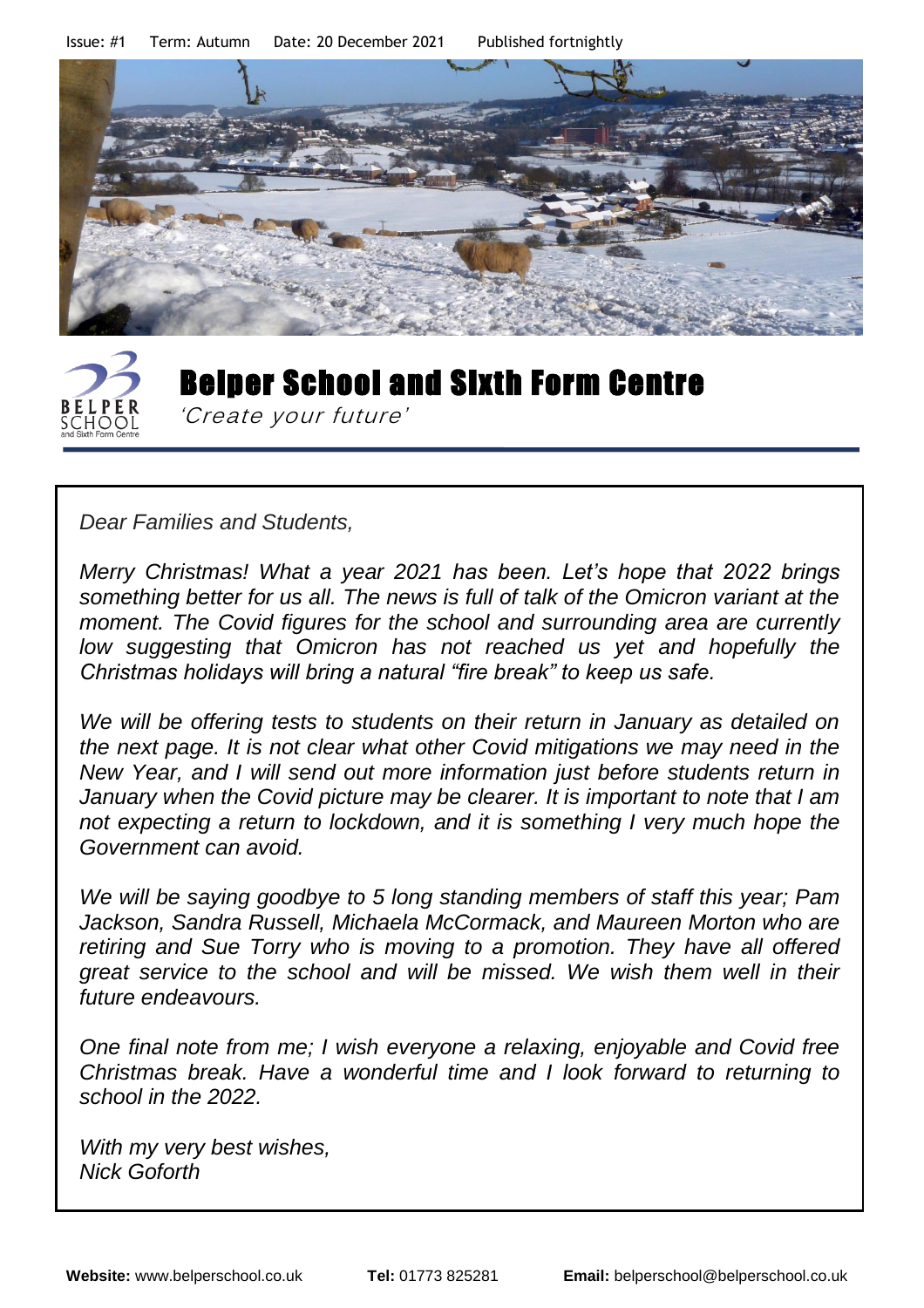#### **LAST DAY OF TERM – TUESDAY 21 DECEMBER 2021**

A reminder that school closes after afternoon registration on Tuesday 21 December 2021. If your child usually takes the bus at the end of the school day you should make alternative arrangements for them on 21 December as there will be no DCC provided student transport services running at 1.10pm when students leave. If you foresee any issues with this then please leave your details with the school office and a member of staff will contact you.

#### **Spring Term 2022 – Staggered start and on-site lateral flow testing**

See below the plans for the return for each year group. We apologise for the delay in getting some year groups back into school, but we are required to offer testing to students before they return. Testing is optional but please note that students who are not going to be tested still need to return at the same time as the rest of their year group.

Students arriving for testing should wait outside Student Reception until they are accompanied to the testing room by a member of staff. Once the test has been done, they will exit the school site via the same route.

#### **YEAR 7**

| Tuesday 11 January 2022                               | 11.15am<br>2.00 <sub>pm</sub>          | Optional Covid testing at school for year 7 students whose<br>parents/carers have given consent (see timings below)<br>7NJG/7KJA<br>11.45am 7PKA/7EMF<br>7STM/7JGH |
|-------------------------------------------------------|----------------------------------------|--------------------------------------------------------------------------------------------------------------------------------------------------------------------|
| Wednesday 12 January 2022<br><b>Remainder of week</b> | 2.30 <sub>pm</sub><br>Normal timetable | 7PKT<br>Year 7 students arrive at school and go to tutor base for<br>registration at 8.40am as normal.                                                             |
|                                                       |                                        |                                                                                                                                                                    |

#### **YEAR 8**

| Tuesday 11 January 2022   | Optional Covid testing at school for year 8 students whose |  |
|---------------------------|------------------------------------------------------------|--|
|                           | parents/carers have given consent (see timings below)      |  |
|                           | 8JGS/8SJB<br>1.00 <sub>pm</sub>                            |  |
|                           | 8REN/8THP<br>1.30 <sub>pm</sub>                            |  |
| Wednesday 12 January 2022 | Optional Covid testing at school for year 8 students whose |  |
|                           | parents/carers have given consent (see timings below)      |  |
|                           | 8ADW/8CBT<br>9.00am                                        |  |
|                           | 8STL/8TLS<br>9.30am                                        |  |
| Thursday 13 January 2022  | Year 8 students arrive at school and go to tutor base for  |  |
|                           | registration at 8.40am as normal.                          |  |
| <b>Remainder of week</b>  | Normal timetable                                           |  |
|                           |                                                            |  |

*Continued over …*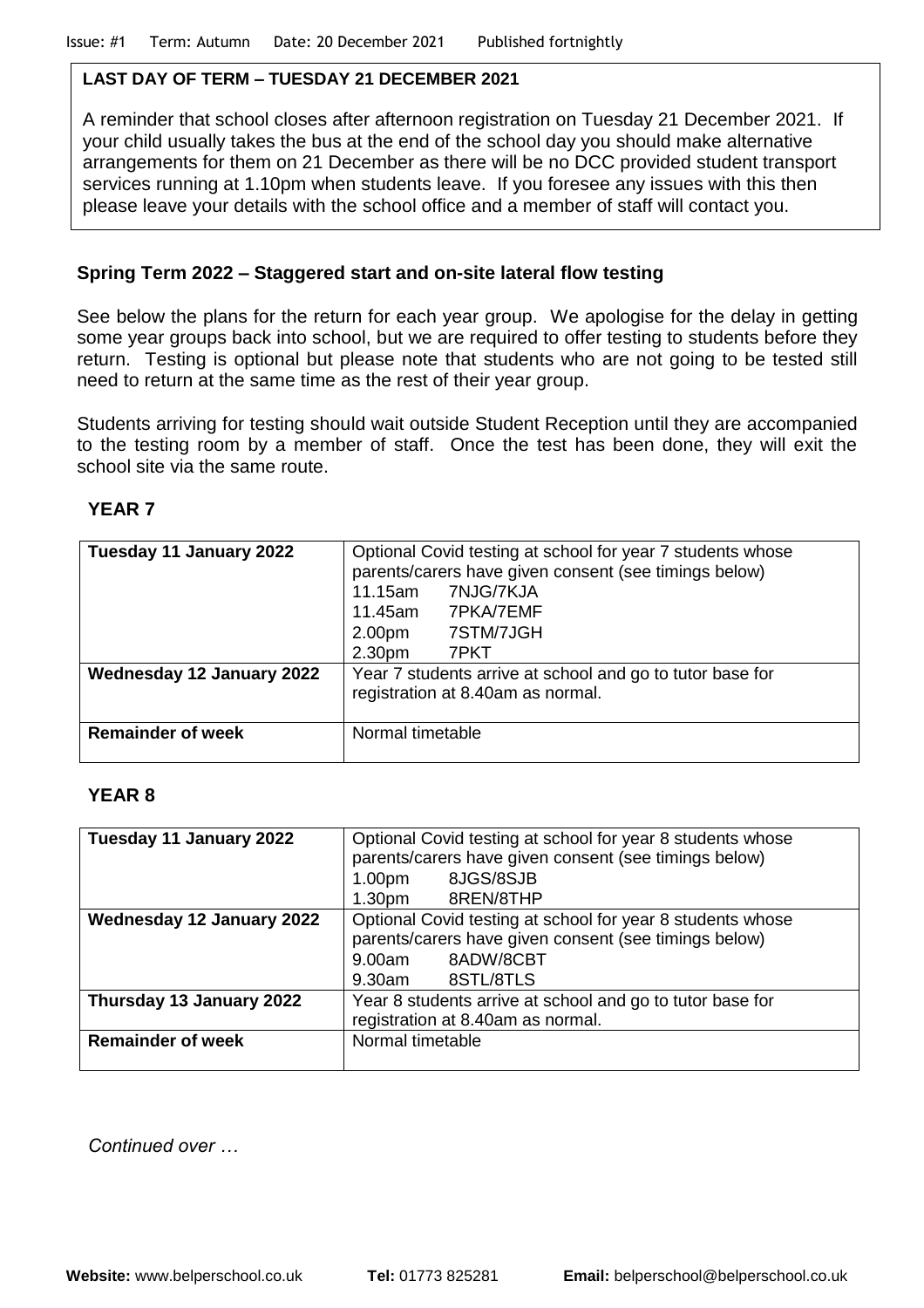**Spring Term 2022 – Staggered start and on-site lateral flow testing continued…**

#### **YEAR 9**

| Tuesday 11 January 2022          | Year 9 students work remotely from home accessing Google<br>Classroom, school email and Remote Working resources on the<br>school website |  |  |
|----------------------------------|-------------------------------------------------------------------------------------------------------------------------------------------|--|--|
| <b>Wednesday 12 January 2022</b> | Optional Covid testing at school for year 9 students whose                                                                                |  |  |
|                                  | parents/carers have given consent (see timings below)                                                                                     |  |  |
|                                  | 10.00am 9AWH/9MEC                                                                                                                         |  |  |
|                                  | 10.30am 9EKP                                                                                                                              |  |  |
|                                  | 11.15am 9RIM/9SJH                                                                                                                         |  |  |
|                                  | 11.45am 9BRS/9PSM                                                                                                                         |  |  |
| Thursday 13 January 2022         | Year 9 students arrive at school and go to tutor base for                                                                                 |  |  |
|                                  | registration at 8.40am as normal.                                                                                                         |  |  |
| <b>Remainder of week</b>         | Normal timetable                                                                                                                          |  |  |
|                                  |                                                                                                                                           |  |  |

#### **YEAR 10**

| Tuesday 11 January 2022   | Year 10 students work remotely from home accessing Google   |  |
|---------------------------|-------------------------------------------------------------|--|
|                           | Classroom, school email and Remote Working resources on the |  |
|                           | school website                                              |  |
| Wednesday 12 January 2022 | Optional Covid testing at school for year 10 students whose |  |
|                           | parents/carers have given consent (see timings below)       |  |
|                           | 10EHC/10MLK<br>1.00 <sub>pm</sub>                           |  |
|                           | 10CNW/10SWG<br>1.30 <sub>pm</sub>                           |  |
|                           | 10EMB/10GSB<br>2.00 <sub>pm</sub>                           |  |
|                           | 2.30 <sub>pm</sub><br>10LMA                                 |  |
| Thursday 13 January 2022  | Year 10 students arrive at school and go to tutor base for  |  |
|                           | registration at 8.40am as normal.                           |  |
| <b>Remainder of week</b>  | Normal timetable                                            |  |
|                           |                                                             |  |

## **YEAR 11**

| Tuesday 11 January 2022   | Optional Covid testing at school for year 11 students whose<br>parents/carers have given consent (see timings below)<br>11KES/11LNC<br>10.00am<br>10.20am  11SRS/11SZT<br>11SJL/11MAW/11KAT<br>10.40am |
|---------------------------|--------------------------------------------------------------------------------------------------------------------------------------------------------------------------------------------------------|
| Wednesday 12 January 2022 | Year 11 students arrive at school and go to tutor base for<br>registration at 8.40am as normal.                                                                                                        |
| <b>Remainder of week</b>  | Normal timetable                                                                                                                                                                                       |

*Continued …*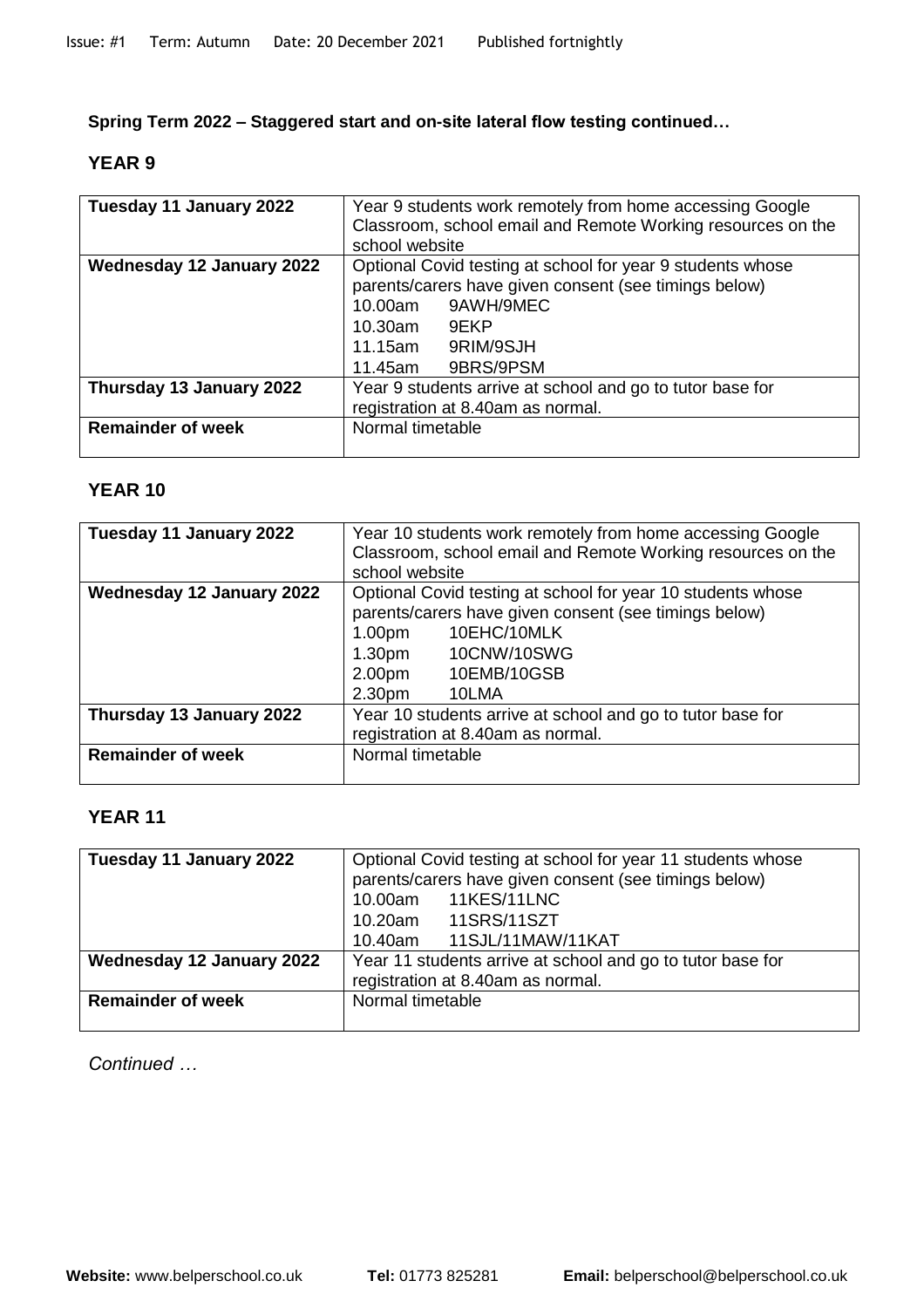**Spring Term 2022 – Staggered start and on-site lateral flow testing continued…**

#### **YEAR 12/13**

| Tuesday 11 January 2022              | Optional Covid testing at school for year 11 students whose<br>parents/carers have given consent (see timings below) |  |
|--------------------------------------|----------------------------------------------------------------------------------------------------------------------|--|
|                                      | Year 12<br>9.00am                                                                                                    |  |
|                                      | Year 13<br>9.30am                                                                                                    |  |
| Wednesday 12 January 2022<br>onwards | Normal timetable                                                                                                     |  |

#### **HOME TESTING**

We are continuing to advise our staff and students to test using Lateral Flow Devices twice weekly and to self-isolate and book a PCR test if the LFD is positive. Students will be given a further opportunity to take home testing kits home with them on Monday 20 December 2021. These are also available on request from Student Reception.

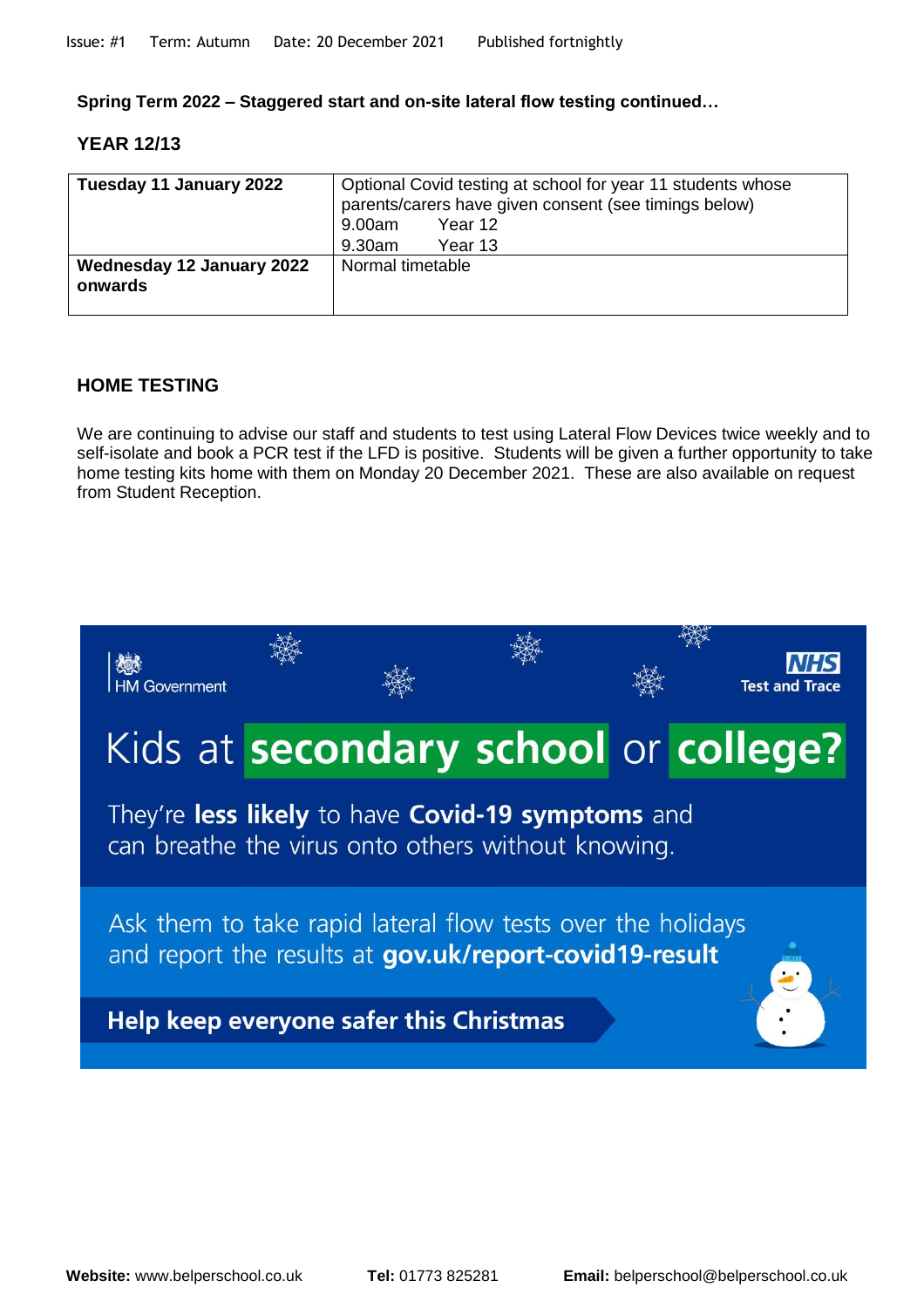### **FOOD BANK APPEAL UPDATE**

A big thank you to all our parents, carers, students and staff who very kindly donated to the Food Bank Appeal this year.

Donations flooded in and we have been completely overwhelmed by your generosity.

Thank you!

#### **Message from the Head of Year 9**

As we approach the end of term, I thought it would be helpful to give you some key dates to put in your diaries for after Christmas. These of course, may be subject to change depending on COVID 19 updates in the New Year. It will be a busy half term for us:

- Thursday 10th February: Year 9 Options evening 5.30pm-7.30pm
- Thursday 17th February: Tutor Review (online) 4.00pm-7.00pm
- Friday 18th February: Tutor Review (online) 8.30am-11.15am
- Thursday 3rd March: Year 9 Parents' evening (online) 3.45pm-6.45 pm

Can I take this opportunity to thank you for your continued support and wish you a very happy and healthy Christmas.

**Rachel Warren Head of Year 9**

# $\begin{bmatrix} \texttt{COMING UP} \end{bmatrix}$

**Tuesday 21 December 2021** Last day of term

**Wednesday 22 December 2021** INSET day

**Monday 10 January 2022** INSET day

## **TERM DATES**

**Spring 1** 11 January to 18 February 2022

**Spring 2** 28 February to 8 April 2022

**Summer 1** 25 April to 27 May 2022

**Summer 2** 6 June to 22 July 2022

## **Y11 Beth Shalom Holocaust Centre Visit – Tuesday 15 February 2022**

As part of students' History education approximately 65 students have the opportunity to visit the Beth Shalom Holocaust Centre in Laxton. The visit will enhance their understanding of the Holocaust which is part of their GCSE course. There is a museum, remembrance garden and a unique opportunity to hear a talk from a holocaust survivor.

Places will be available to book and pay for via ParentPay from Wednesday 12 January 2022. Cost of trip: £15.00

#### **Important note for students in Year 7, 8 and 9**



We would like students to bring their own headphones to music lessons to use in the keyboards, however, these need to have a 'mini-jack' connection (see photo left)

Unfortunately, iPhone headphones, buds or large 'jack' cables won't fit. A mini-jack connection is around the same size input as an android mobile headphone/earphone socket.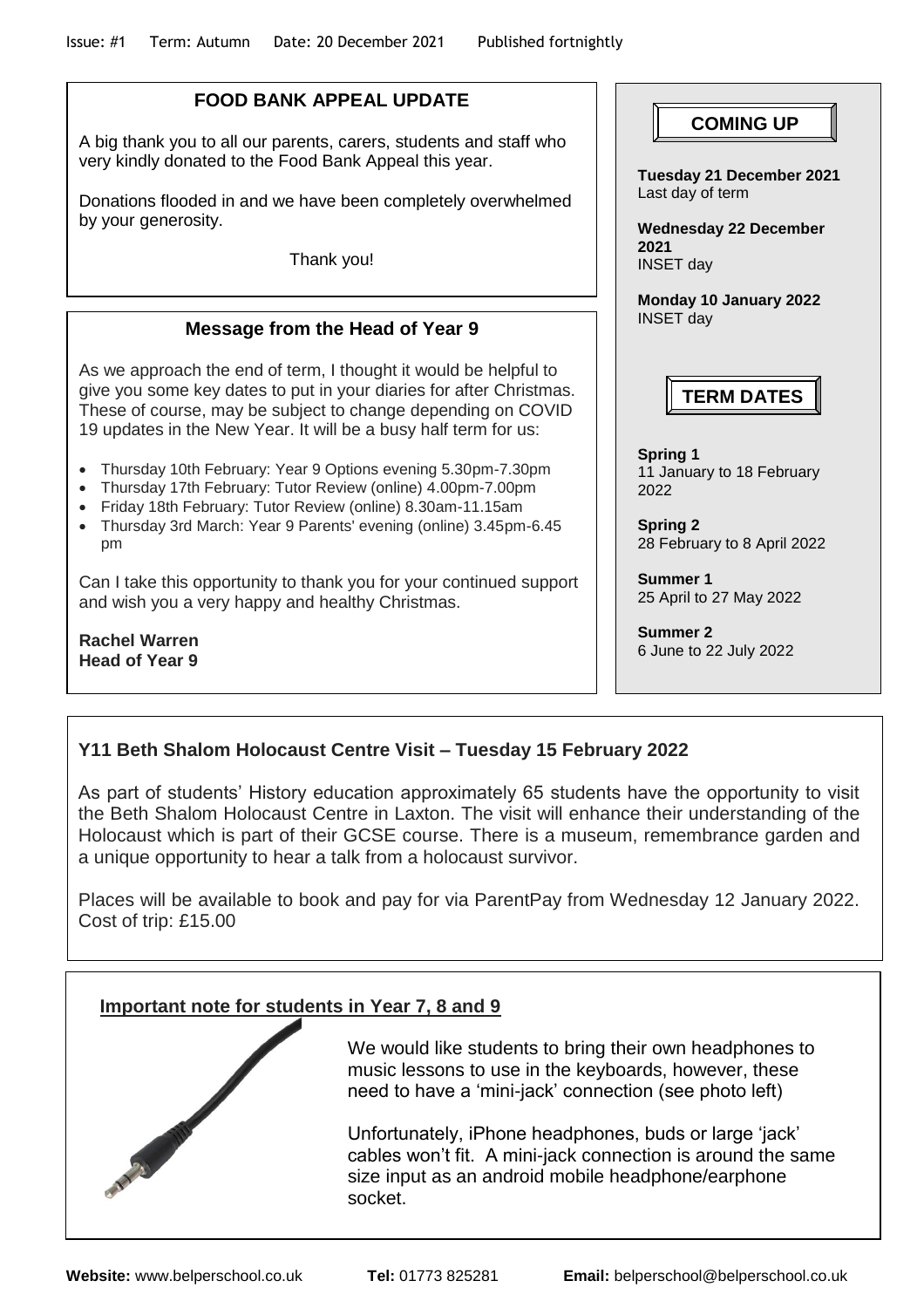## **PE NEWS**

Swimming gala: A massive 'well done' to the school's swimming teams who emerged as Amber Valley champions at the recent Amber Valley Schools' Swim gala. Both the under 14 girls and the under 16 boys won their respective competitions against opposition from five of our local schools. The under 14 boys and the under 16 girls also performed well with both securing third place. The combined results of our four teams comfortably made us this year's champions!!

Handball: We fielded two teams at the Amber Valley Under 16 boys' handball development festival. Our teams won most of their games comfortably and we hope to be able to organise a more formal event in the new year. We will also be pressing other schools to raise girls teams to play us!

Table tennis - The Amber Valley festival was hit by Covid withdrawals but we still managed to play an under 16 boys' match with John Flamsteed. Well done to our boys who ran out comfortable winners by 73 games to 13.

Basketball - Well done to the under 15 and under 16 boys' teams who opened their County Cup campaigns with straightforward victories. The under 16s beat Da Vinci 48-20 and the under 15s overcame John Port by 38-22, but tougher games are sure to lie ahead!!

PE in the winter: Here is another reminder to students to come prepared for cold, wet weather over the winter. They may still have to go outside in wet or cold conditions. Students can bring woolly hats, gloves, neck warmers (but not scarves), tracksuit bottoms, leggings, base layers and an additional vest or t-shirt to wear under their PE tops. Students must bring a change of footwear for PE - footwear will often get wet or muddy in lessons. Students should also consider bringing a small towel to dry themselves off on particularly wet days as well as spare underwear. Students who are unfit to participate in PE are reminded that they are required to bring a note written and signed by a parent. Emails in such circumstances are ineffective as the PE staff are away from their laptops for much of the day. In such cases, students will have to go with their classmates and observe the lesson from the sidelines. We do not have the capacity to send students to work elsewhere in these circumstances.

Any PE related queries can be directed to Steve Lawes [stl@belperschool.co.uk](mailto:stl@belperschool.co.uk)

# **\*\*\*\*\*\*\*\*\*\*\*\*\*\*\*\*\*\*\*\*\*\*\*\*\*\*\*\*\*\*\*\*\*\*\*\*\*\*\*\*\*\*\*\*\*\*\*\*\*\*\*\*\*\*\*\*\*\*\*\*\*\*\*\*\*\*\*\*\*\*\*\*\*\*\*\*\*\*\*\*\*\*\*\*\*\*\*\*\*\***

#### **Year 7 Kicking off 2022 with 5-a-side Football!**

Our year 7 students will begin an inter-tutor 5-a-side football league in January 2022. This will take place on Friday lunchtimes in the Sports Hall. Each tutor group will get weekly games over a period of 6 weeks. Fixture lists and rules will be passed on to tutors shortly so that everyone is ready and prepared for the launch.

In addition to this, year 7 football training will continue into 2022, with students training each Wednesday after school 3.00-4.15pm. There is no need to sign up for this and all abilities are welcome. This should then lead to us playing fixtures against other local schools in the near future.

Students should contact Matt Boyle in the PE department for further details.